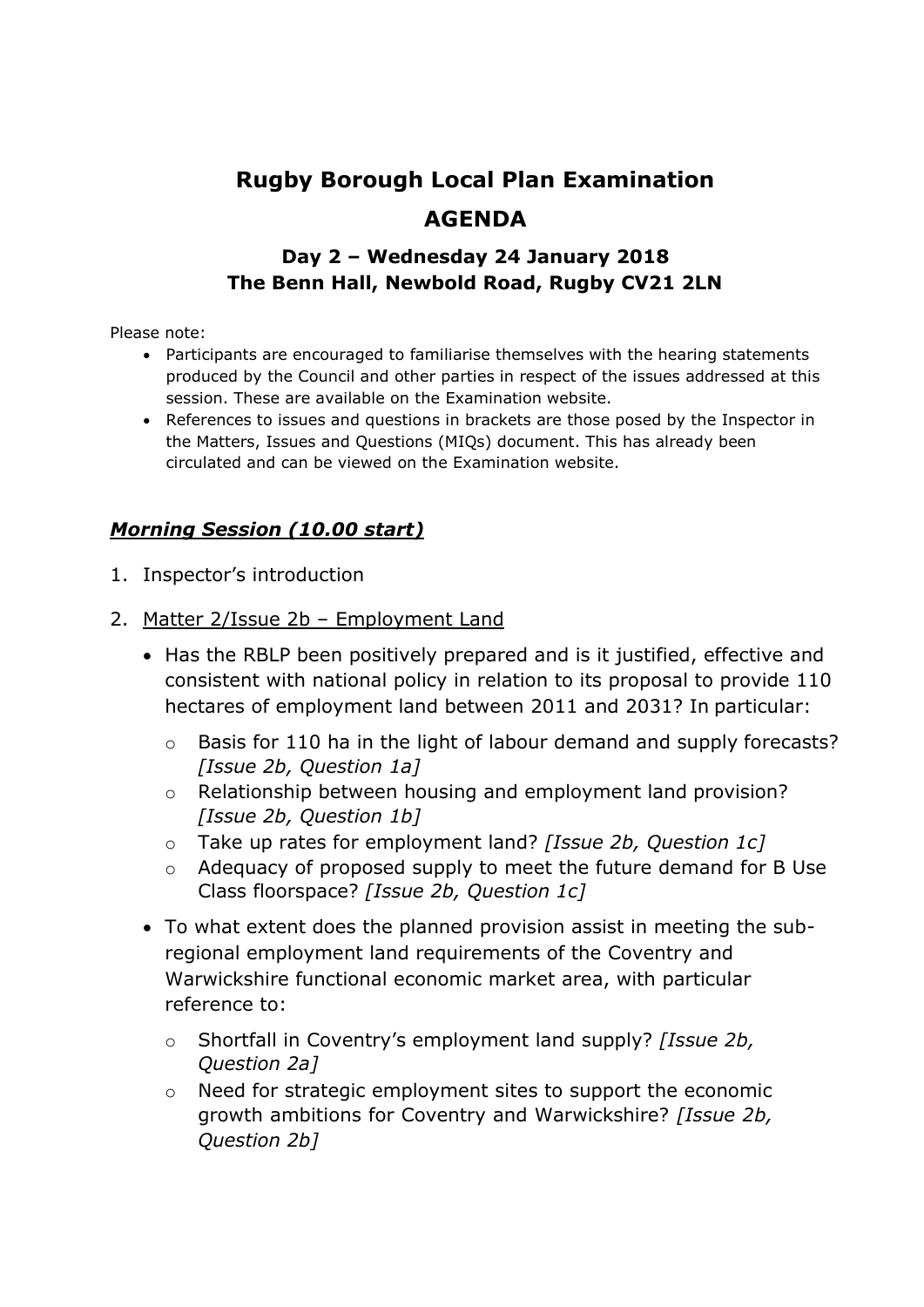*Participants for Employment Land*

*Rugby Borough Council Coventry & Warwickshire LEP Brian Coleman Coventry and Warwickshire Chamber of Commerce David Lock Associates for Manse Opus LLP & Rolls-Royce Delta Planning for A C Lloyd Holdings Ltd Framptons for Consortium of Developers Framptons for D B Symmetry Mark Pawsey MP Oxalis for Roxhill Developments Pegasus Group for AC Lloyd Colin Reeves RPS for St Modwen Developments Ltd Savills for Neyland Properties Thurlaston Parish Council Alan Yates*

## *Afternoon Session (14.00 start)*

3. Matter 3/Issue 3a – Overall Development Strategy

## *NB The discussion on Issue 3a will continue on Day 3 – the order of questions may be adjusted accordingly.*

- Has the overall development strategy of the RBLP been positively prepared, is it justified as the most appropriate strategy, effective in terms of cross-boundary strategic priorities and will it enable the delivery of sustainable development in accordance with national policy? With particular reference to:
	- o Settlement hierarchy in Policy GP2? *[Issue 3a, Question 1a]*
	- o Development on the urban edges of Coventry and Hinckley? *[Issue 3a, Question 1b]*
	- o Basis for the broad location and spatial distribution of development in Policies GP2, DS3 and DS4? *[Issue 3a, Question 1c]*
	- o Justification against alternative strategies for the broad location and spatial distribution of development? *[Issue 3a, Question 1d]*
	- o Reliance on large scale urban extensions and a new settlement? *[Issue 3a, Question 1e]*
	- o Spatial strategy for the unmet housing and employment land needs of Coventry? *[Issue 3a, Question 1f]*

Rugby Borough Local Plan Examination Hearings - Day 2 – Wednesday 24 January 2018 – Agenda